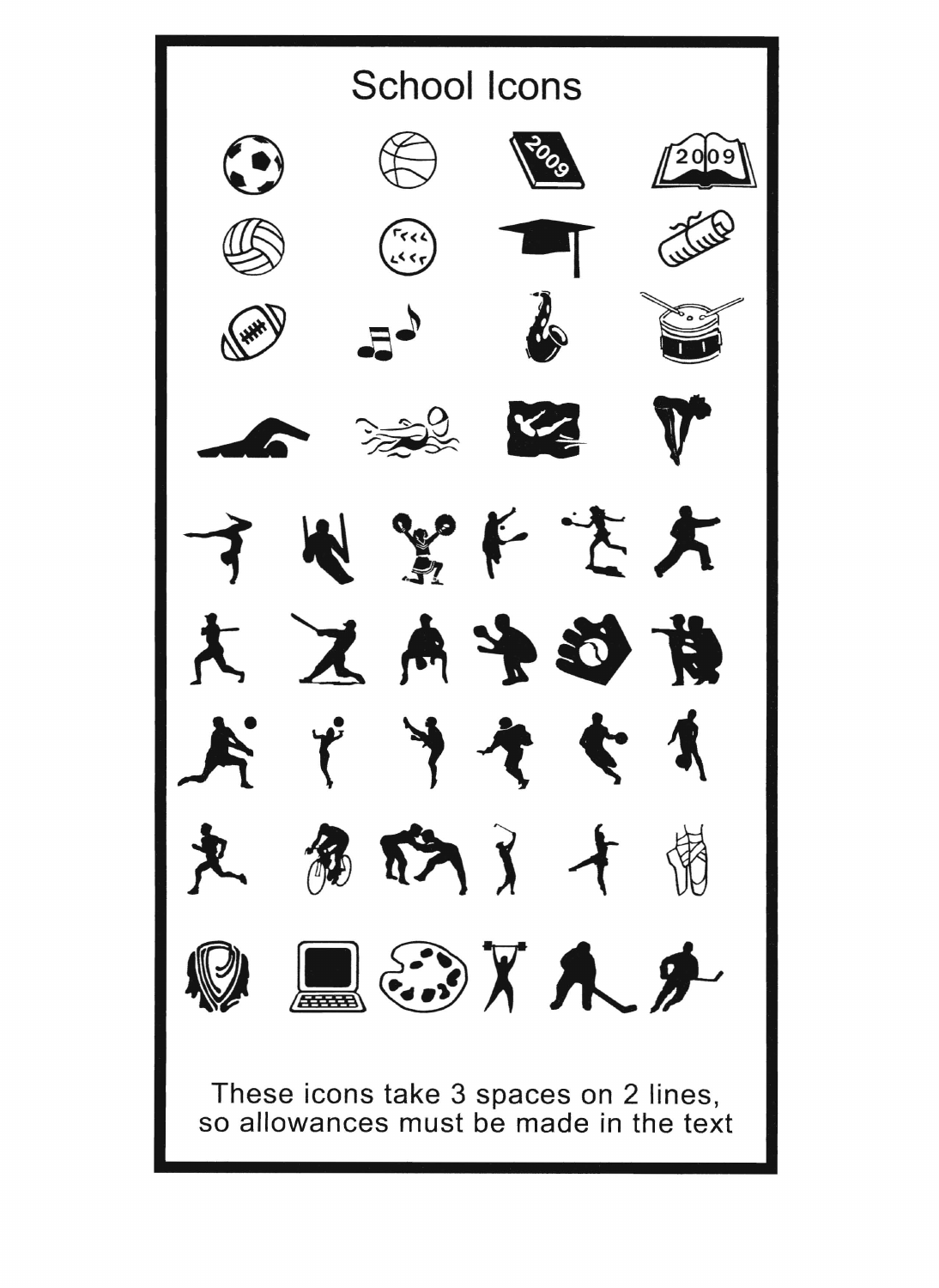



THIS ICON CAN ONLY BE USED ON 8X8 WITH 1 LINE OF TEXT OR ON A 12X12 WITH 2 LINES OF TEXT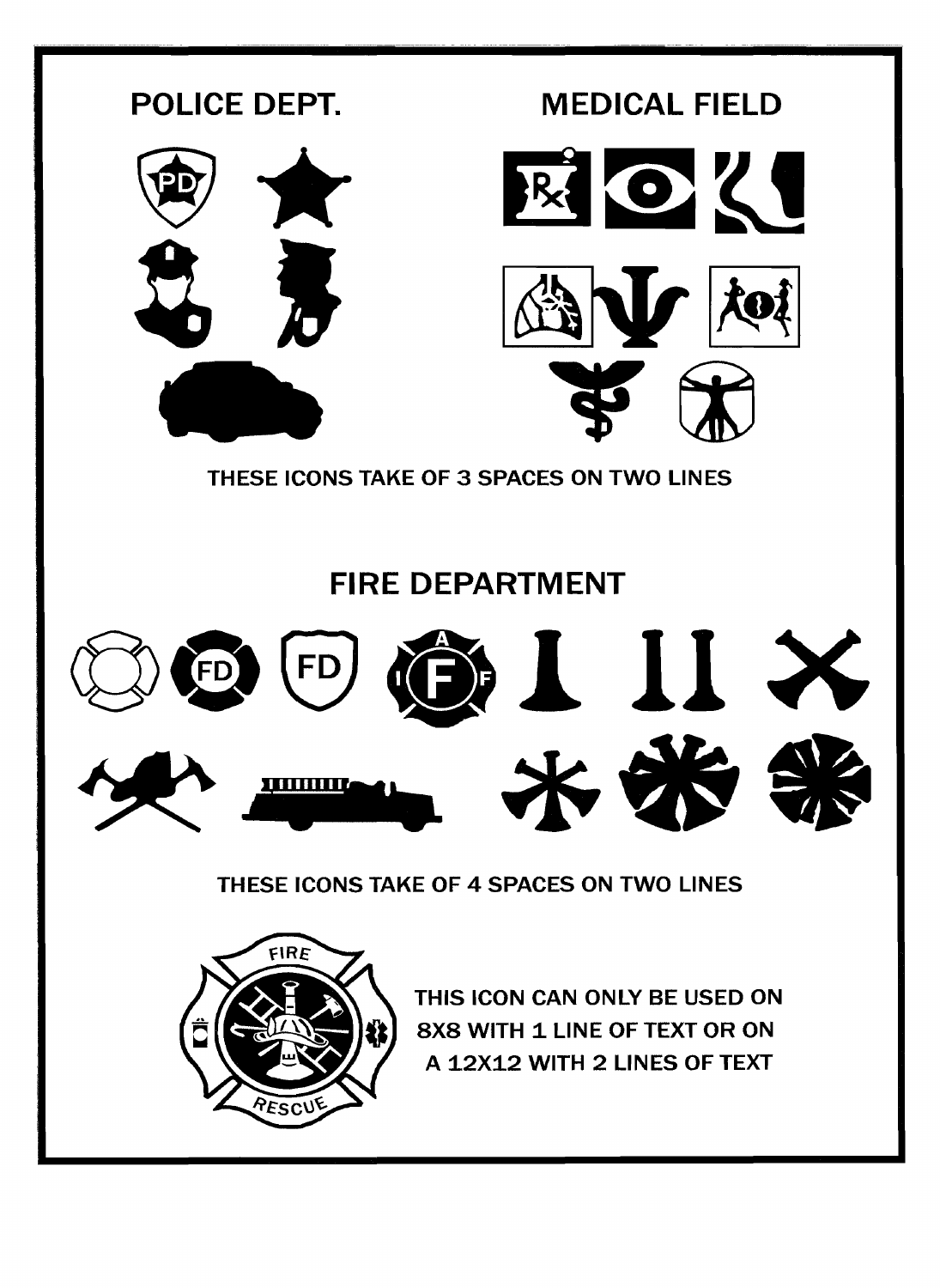## **ORGANIZATION LOGOS**



These logos can only be done on 8x8 with no text or on 12x12 bricks with 2 lines of text.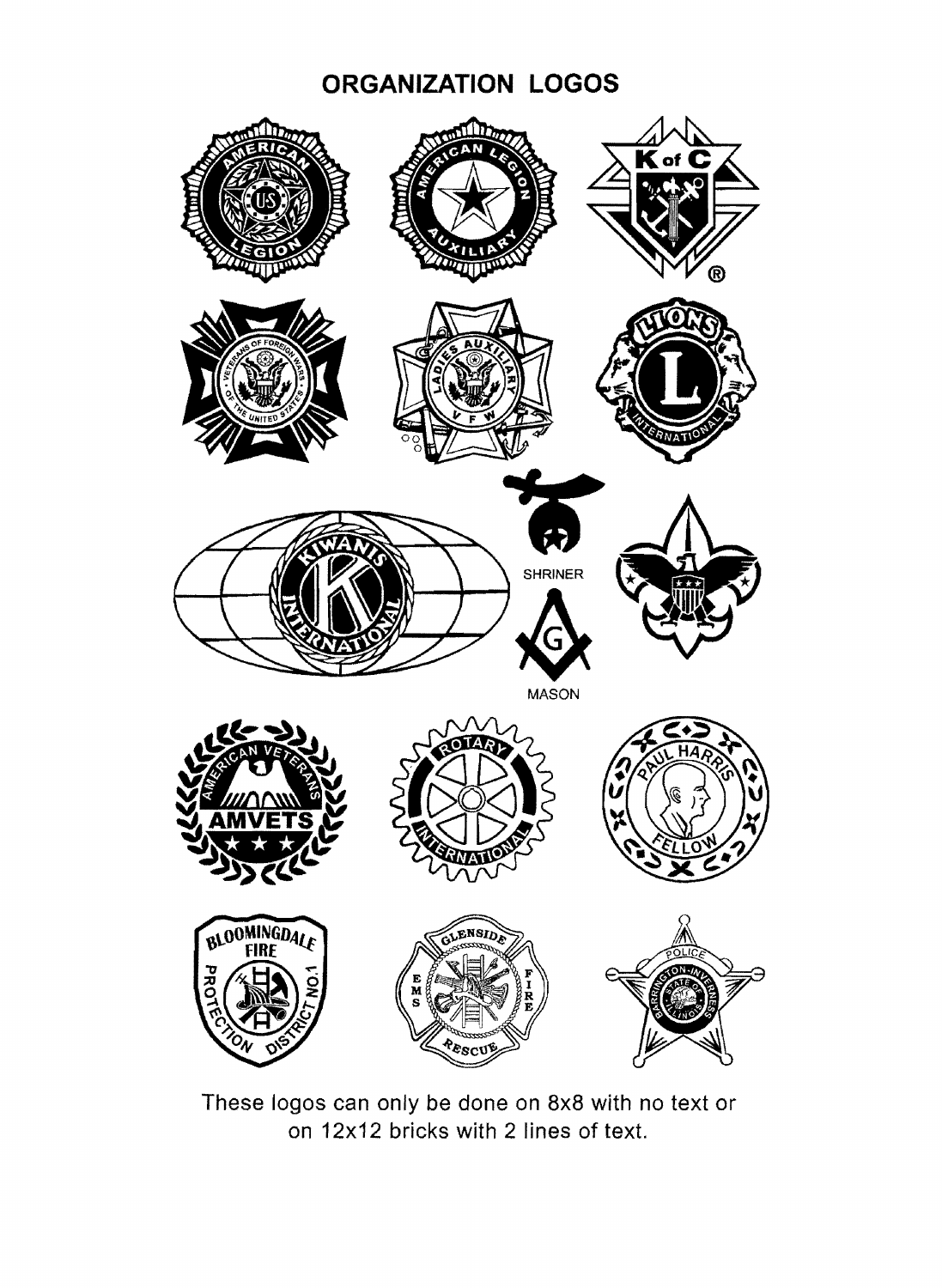

These logos can only be done on BxB bricks with no text or on 12x12 bricks with 2 lines of text.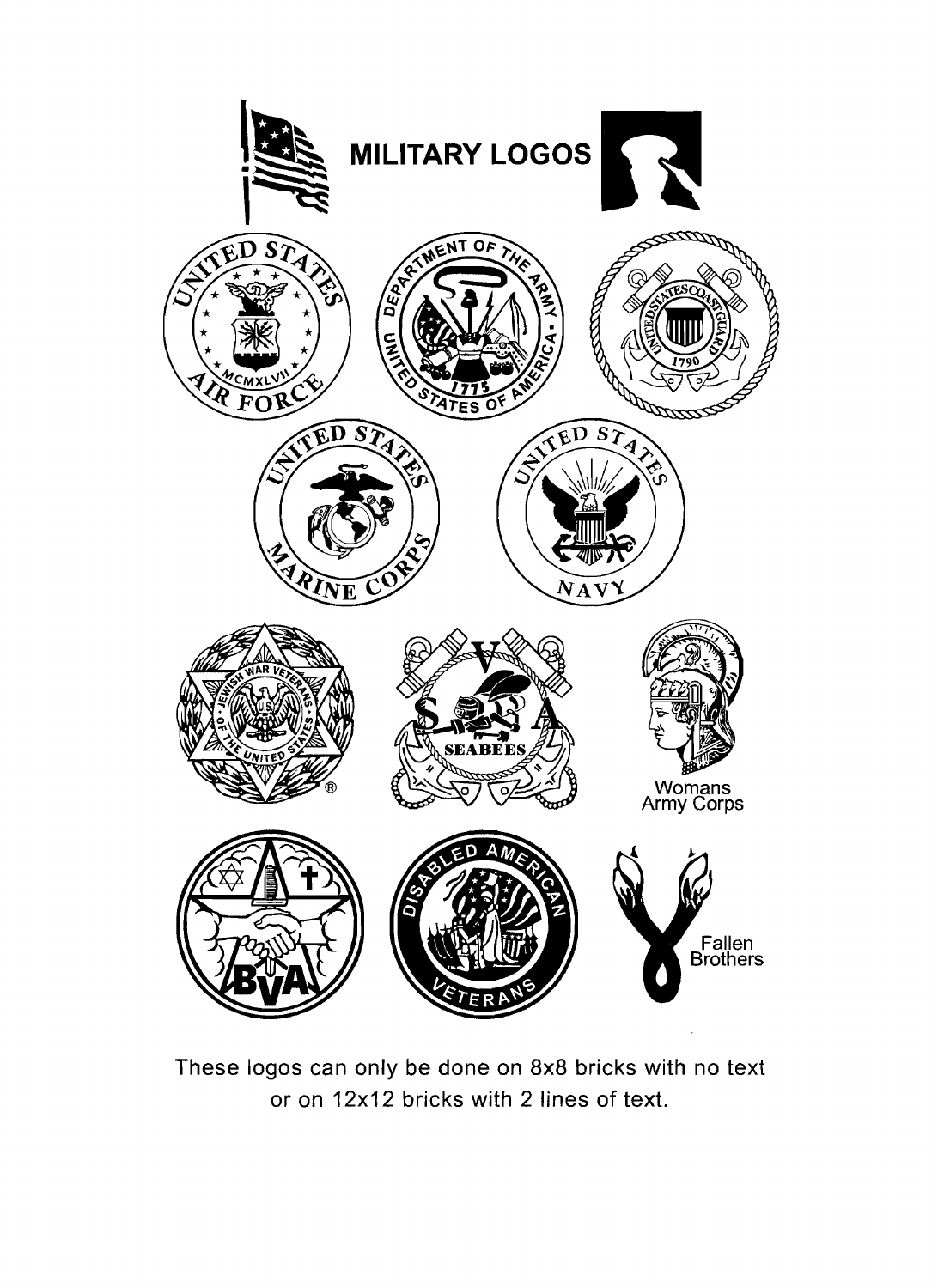